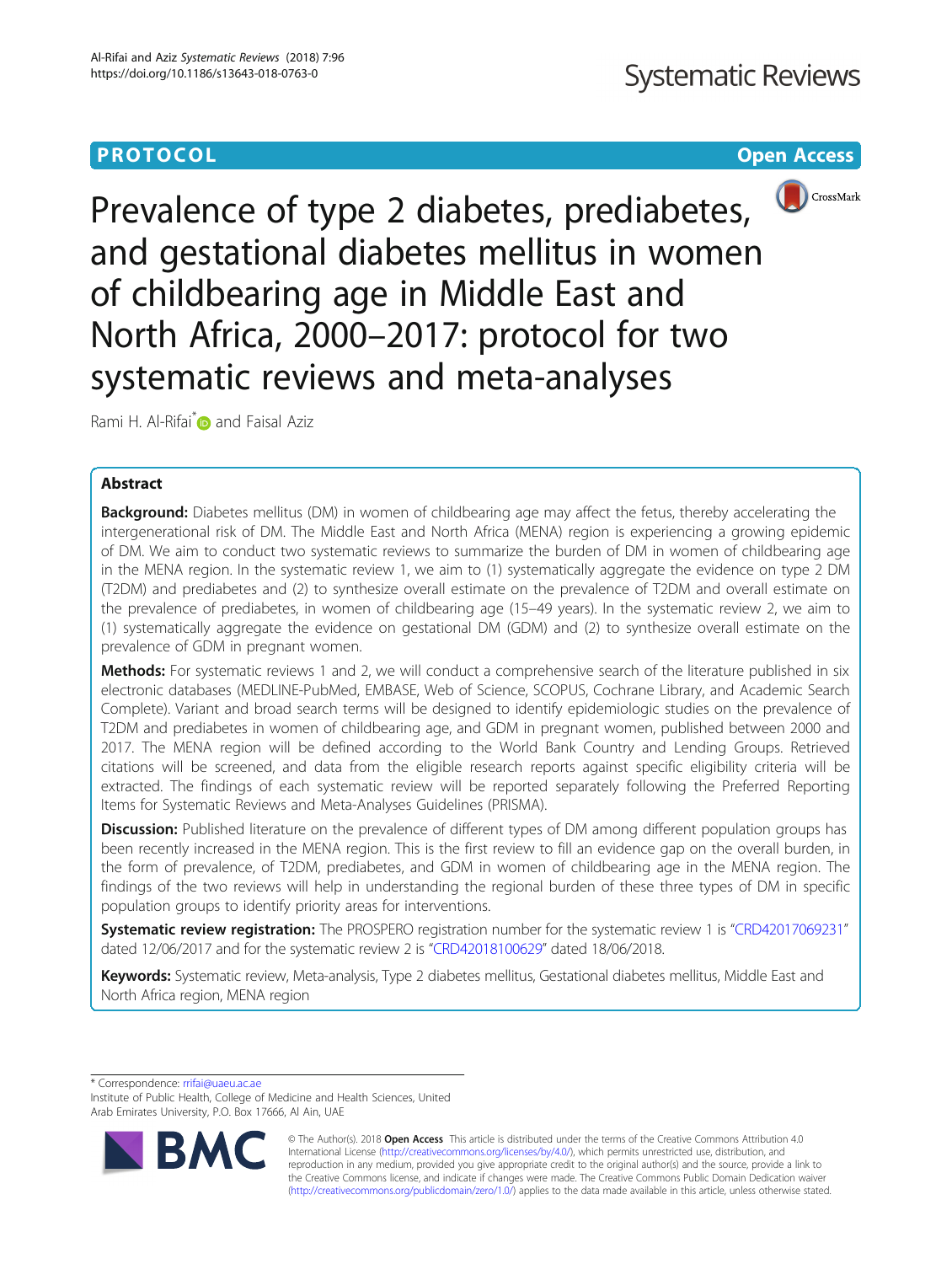# Background

Globally, non-communicable diseases (NCDs) are expected to contribute to over three quarters of all deaths in 2030 [[1](#page-5-0)]. Diabetes mellitus (DM) ranks seventh of the NCDs world's biggest killers [\[1\]](#page-5-0). Worldwide, the number of individuals with DM is projected to rise by 48%, from 425 million in 2017 to 629 million by 2045 [[2](#page-5-0)]. Pronounced rise in the DM prevalence is projected to be in low- and middle-income countries including the African region (by 156%, from 16 million in 2017 to 41 million in 2045), the South-East Asian region (by 84%, from 82 million in 2017 to 151 million in 2045), followed by the Middle East and North African (MENA) region (by 72%, from 39 million in 2017 to 67 million in 2045) [[2](#page-5-0)]. One of the global targets is to halt, by 2025, the rise in the age-standardized adult prevalence of DM at its 2010 level [\[3\]](#page-6-0).

Type 2 DM (T2DM) is the most common type of DM, accounting for around 90% of all DM cases [\[4](#page-6-0)–[6](#page-6-0)]. As the incidence of T2DM continues to rise and increasingly affects individuals of all ages [\[2](#page-5-0)], women of childbearing age, defined by the World Health Organization (WHO) as women aged between 15 and 49 years [[7](#page-6-0)], are also affected by the global rise in DM epidemic. Gestational DM (GDM) affects pregnant women usually during the second and third trimesters of pregnancy though it can occur at any time during pregnancy [[2](#page-5-0)]. Children of pregnant mothers with GDM are at a high risk of developing T2DM in adulthood [\[8\]](#page-6-0), high blood pressure, or macrosomia [\[2\]](#page-5-0). It has been estimated that 75–90% of cases of hyperglycemia during pregnancy are related to GDM [\[9\]](#page-6-0).

The burgeoning epidemics of T2DM and GDM have been attributed to rising levels of different modifiable risk factors: overweight and obesity driven by changes in lifestyle, a poor diet, and physical inactivity; smoking; and increase in consumption of sugar-sweetened beverages [[10](#page-6-0)–[13\]](#page-6-0). Worldwide, in 2016, more than 1.9 billion adults (aged  $\geq$  18 years) were overweight (BMI > 25 kg/m<sup>2</sup>); of these, over 650 million were obese (BMI > 30 kg/m<sup>2</sup>) [[14](#page-6-0)]. An increase in the BMI is associated with an increased risk of developing T2DM or GDM [\[13,](#page-6-0) [15\]](#page-6-0). The overall relative risk of developing T2DM in obese and overweight individuals compared to those with a normal weight was estimated to be 7.19 and 2.99, respectively [[16](#page-6-0)].

# Rationale

In the MENA region that comprises 21 countries according to the World Bank and Lending Groups [\[17](#page-6-0)], women show a higher prevalence of overweight and obesity than men [\[18\]](#page-6-0). In the MENA region in 2013, the combined age-standardized prevalence of overweight and obesity among women  $\geq 20$  years was 65.5% (obese 33.9%) and among men  $\geq$  20 years was 58.5% (obese 20.3%) [[18\]](#page-6-0). This high prevalence of overweight and obesity among women may affect and exacerbate the burden of T2DM and GDM in women, eventually increasing the risk of T2DM- and GDM-associated complications and pregnancy outcomes  $[8, 19]$  $[8, 19]$  $[8, 19]$  $[8, 19]$ .

Valid and consistent estimates of T2DM, prediabetes, and GDM prevalence among specific population groups in the MENA region are needed to develop effective interventions. Estimating the burden of T2DM and prediabetes in women of childbearing age, and GDM in pregnant women at regional level in adherence to the Guidelines for Accurate and Transparent Health Estimates Reporting (GATHER) [\[20\]](#page-6-0), requires systematic reviews and meta-analyses of studies on the regional prevalence of T2DM and prediabetes in women of childbearing age and GDM in pregnant women.

Evidence on the rising burden of T2DM and prediabetes epidemics in women of childbearing age and GDM in pregnant women in the MENA region based on individual studies will be compiled and summarized in two systematic reviews and meta-analyses studies. The findings of the two reviews, for the first time, will fill an evidence gap to inform policy makers on the epidemiologic burden of T2DM, prediabetes, and GDM in childbearing age women to design tailored interventions. Here, we present the protocol for two systematic reviews to keep a clear scope for each of the two systematic reviews. In fact, as the methods of systematic reviews and meta-analyses studies are similar for the most part, this protocol for two systematic reviews would avoid publishing such similar and established methods in one more additional protocol. In this protocol, we refer separately to systematic reviews 1 and 2. Each of these two reviews addresses different objectives, but they will be conducted in parallel and coherently.

#### Aim

The overarching aim of the systematic review 1 is to assess the regional burden, in the form of the prevalence, of T2DM and prediabetes in women of childbearing age 15–49 years while assessing the regional burden of GDM in pregnant women will be the aim of the systematic review 2, in the MENA region during the period of January, 2000, to June, 2017. The WHO criteria to diagnose different types of DM were updated over time in 1999 [[21\]](#page-6-0) and then in 2006 [[22\]](#page-6-0). Although we are not limiting including studies based on the DM diagnosis criteria, the lower cutoff of the year 2000 will be used as studies conducted earlier may have used outdated criteria to ascertain the diagnosis of DM. To our knowledge, this is the first systematic review protocol for estimating the regional burden of T2DM, prediabetes, and GDM in women in childbearing age and pregnant women, in the MENA region.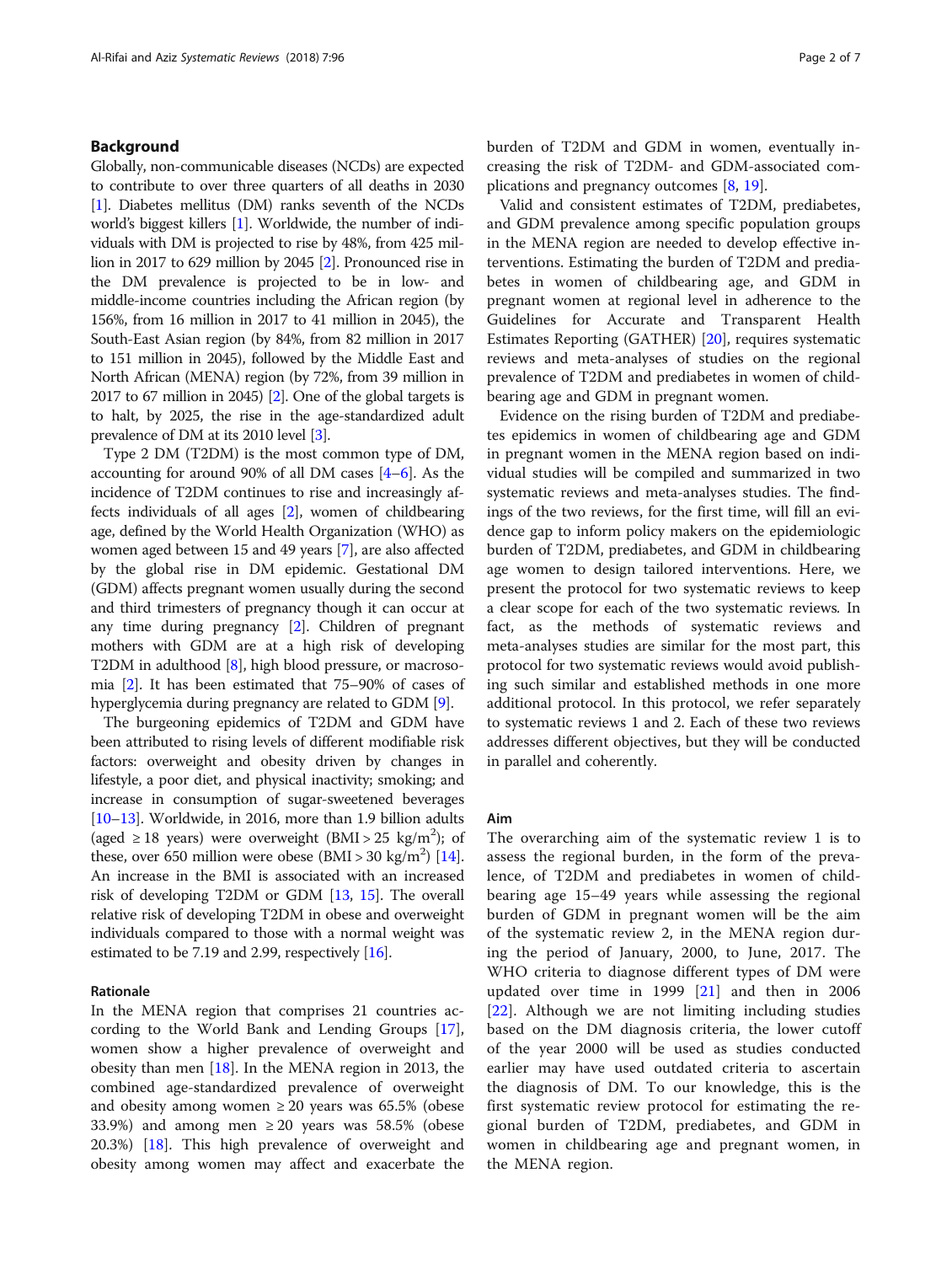# **Objectives**

#### Systematic review 1

The objectives of systematic review 1 are as follows:

- 1. To systematically review quantitative studies reporting the prevalence of T2DM or prediabetes in women of childbearing age in the MENA region, from January, 2000, to June, 2017.
- 2. To systematically synthesize the overall estimate on the prevalence of T2DM and the overall estimate on the prevalence of prediabetes in women of childbearing age in the MENA region, as reported in studies during the period January, 2000, to June, 2017.

# Systematic review 2

The objectives of systematic review 2 are as follows:

- 1. To systematically review quantitative studies reporting the prevalence of GDM in pregnant women in the MENA region, as reported in studies during the period of January, 2000 to June, 2017.
- 2. To systematically synthesize the overall estimate on the prevalence of GDM in pregnant women in the MENA region, as reported in studies during the period of January, 2000 to June, 2017.

#### Research questions

Informed by the documented increase in the global epidemic of DM, our research questions for the systematic review 1 are (1) "what is the overall prevalence of T2DM?" and (2) "what is the overall prevalence of prediabetes?", in women of childbearing age in the MENA region, as reported in studies published during the period of January, 2000 to June, 2017. Systematic review 2 will answer the research question "what is the overall prevalence of GDM in pregnant women?", in the MENA region, as reported in studies published during the period of January, 2000, to June, 2017.

### Methods/design

# Description of the outcomes

The weighted mean prevalence of the following three outcomes will be assessed from studies to be included in the two systematic reviews.

#### Systematic review 1

The T2DM and prediabetes in women of childbearing age in the MENA region are the outcomes of interests.

# Systematic review 2

In pregnant women, when the level of hyperglycemia first detected by testing at any time during the course of pregnancy meets the criteria for diagnosis of DM in the non-pregnant women, the condition is called DM in

pregnancy [\[23](#page-6-0)]. DM in pregnancy is more likely to be detected as early as the first trimester. When hyperglycemia detected generally in the second trimester between 24 and 28 weeks of pregnancy does not meet the criteria of DM in pregnancy it is called GDM [[23](#page-6-0)]. The GDM in pregnant women in the MENA region is the outcome of interest for this systematic review.

#### Protocol and registration

This protocol adheres to the Preferred Reporting items for Systematic Review and Meta-Analysis Protocols (PRISMA-P) statement (Additional file [1](#page-5-0): Table S1) [\[24](#page-6-0)]. The two systematic reviews will be reported according to the PRISMA statement [[25](#page-6-0)]. The protocol for systematic review 1 is registered online on PROSPERO "CRD42017069231" dated 12/06/2017 and for systematic review 2 "CRD42018100629" dated 18/06/2018, the international prospective register of systematic reviews.

#### Eligibility criteria

For both systematic reviews, we will include all epidemiologic studies reporting quantitative prevalence estimates according to the following inclusion and exclusion criteria:

Inclusion criteria

- 1. Study design: Observational epidemiologic studies including cross-sectional, population-based, comparative cross-sectional, and cohort studies.
- 2. Population: Women of childbearing age (15–49 years), regardless of the sample size and pregnancy status.
- 3. Geographical region: Any of the 21 countries of the MENA region, according to the definition of the World Bank Country and Lending Groups [[17\]](#page-6-0).
- 4. Language: Arabic or English.
- 5. DM ascertainment: Based on glucose level testing, medical records, or self-report supported with anti-DM medications or a documented diagnosis.
- 6. Setting: No limitations. Hospital-based, populationbased, or clinic-based.
- 7. Publication period: January, 2000, to June, 2017. Exclusion criteria
- 1. Study design: Case-control, qualitative, and modeling studies; case reports and case series regardless of the number of cases; narrative reviews; conference abstracts with no full information or if authors have not responded to our inquiry on the full data; editorials; commentaries; letters to the editor; author replies; and other publications that do not include quantitative data on the prevalence of T2DM, prediabetes, or GDM.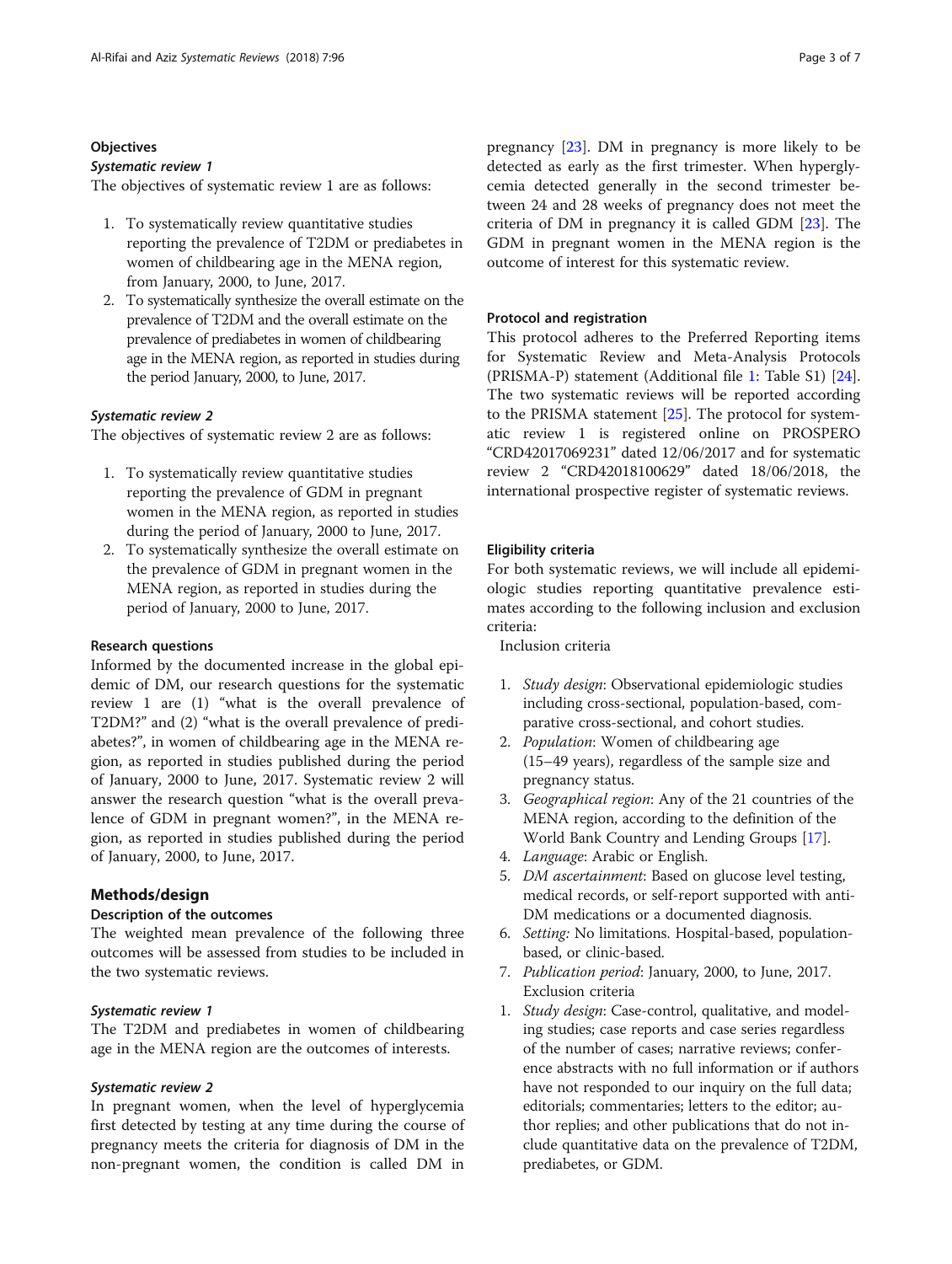- 2. Population: Women age less than 15 years or older than 49 years. Studies in men and studies that combined men and women together.
- 3. Geographical region: Any country not located in the MENA region, according to the definition of the World Bank Country and Lending Groups [[17\]](#page-6-0).
- 4. Language: Non-Arabic or non-English.
- 5. DM ascertainment: Self-report not supported with anti-DM medications or a documented diagnosis.
- 6. Duplicate studies: Studies duplicating T2DM, prediabetes, or GDM ascertainment in the same population. In the case of duplicate publications, only the study containing the most information in the context of prevalence and ascertainment methodologies will be included.
- 7. Studies presenting contradictory/unclear quantitative measures that could not be verified with authors.
- 8. Studies including patients with T2DM, prediabetes, or GDM with other metabolic disorders or other NCDs in same category.

### Information sources

For both systematic reviews, potentially eligible published articles (thereafter defined as a "research report") will be identified through searches in six electronic academic databases (MEDLINE, EMBASE, Web of Science, SCOPUS, Cochrane library, and Academic Search Complete; see Additional file [2:](#page-5-0) Box S1). The reference lists of retrieved eligible research reports for each of the two systematic reviews will be hand-searched for further studies that might have been missed.

#### Search strategy

A comprehensive and sensitive computerized search limited to the countries of the MENA region will be implemented to identify eligible published research reports for each of the two systematic reviews. We will use specific search terms based on Medical Subject Headings (MeSH) and free-text (Text) search terms. The search terms will include variant terms on the DM combined using Boolean operators. The names of individual countries of the MENA region and regional variants will also be used to identify studies that may have been indexed under regional names. To ensure the comprehensiveness of the search strategy and not to miss any potential eligible studies, expert librarians in the National Medical Library at the United Arab Emirates University were consulted on the designed search strategy and on the searching process of the six targeted databases. A detailed search strategy with filters to be applied for both systematic reviews is presented in Additional file [2](#page-5-0): Box S1.

# Screening strategy

For both systematic reviews, the initial selection criteria will be broad to ensure that as many research reports as possible are assessed based on their relevance to each of the two systematic reviews. Any research report that are not relevant to any of the two systematic reviews will be excluded in the early stages of the title and abstract screening. The full-text research reports of seemingly relevant titles/abstracts will be accessed online. Research reports that are not freely available online will be obtained through the University Interlibrary Loan System. The full texts of research reports will be read for further screening based on the eligibility criteria. Two authors will independently screen the titles, abstracts, and full texts of potentially relevant research reports. Any conflicts between the two authors will be resolved by consensus or by consulting an expert.

### Removal of duplicates

For both systematic reviews, the Endnote X8 reference manager database [\[26\]](#page-6-0) will be used to manage the retrieval of articles and to screen for and exclude the duplicate reports. The following rules will be used to remove duplicate hits from the database:

- 1. Compare the title or various combinations of the author(s), year, secondary title, volume, issue, and page numbers with the "de-duplication" function.
- 2. Visually compare the full records of suspected duplicates.
- 3. Save duplicates in a separate database.

#### First-level screening—title/abstract screening

All titles/abstracts will be screened for relevance. Screened titles/abstracts will be classified into three categories: not relevant, relevant, or potentially relevant.

#### Second-level screening—full-text screening

The full texts of potentially relevant and completely relevant research reports identified during first-level screening will be retrieved and thoroughly evaluated to assess their eligibility. Irrelevant research reports against our eligibility criteria will be excluded.

#### Data extraction

For research reports found eligible to be included in systematic review 1 and systematic review 2, relevant data will be extracted into a predefined data extraction form, which will first be piloted using five research reports. The data will be extracted independently by two review investigators. Discrepancies between data extractors will be discussed and resolved to reach a consensus. If a consensus cannot be achieved, an expert will be consulted.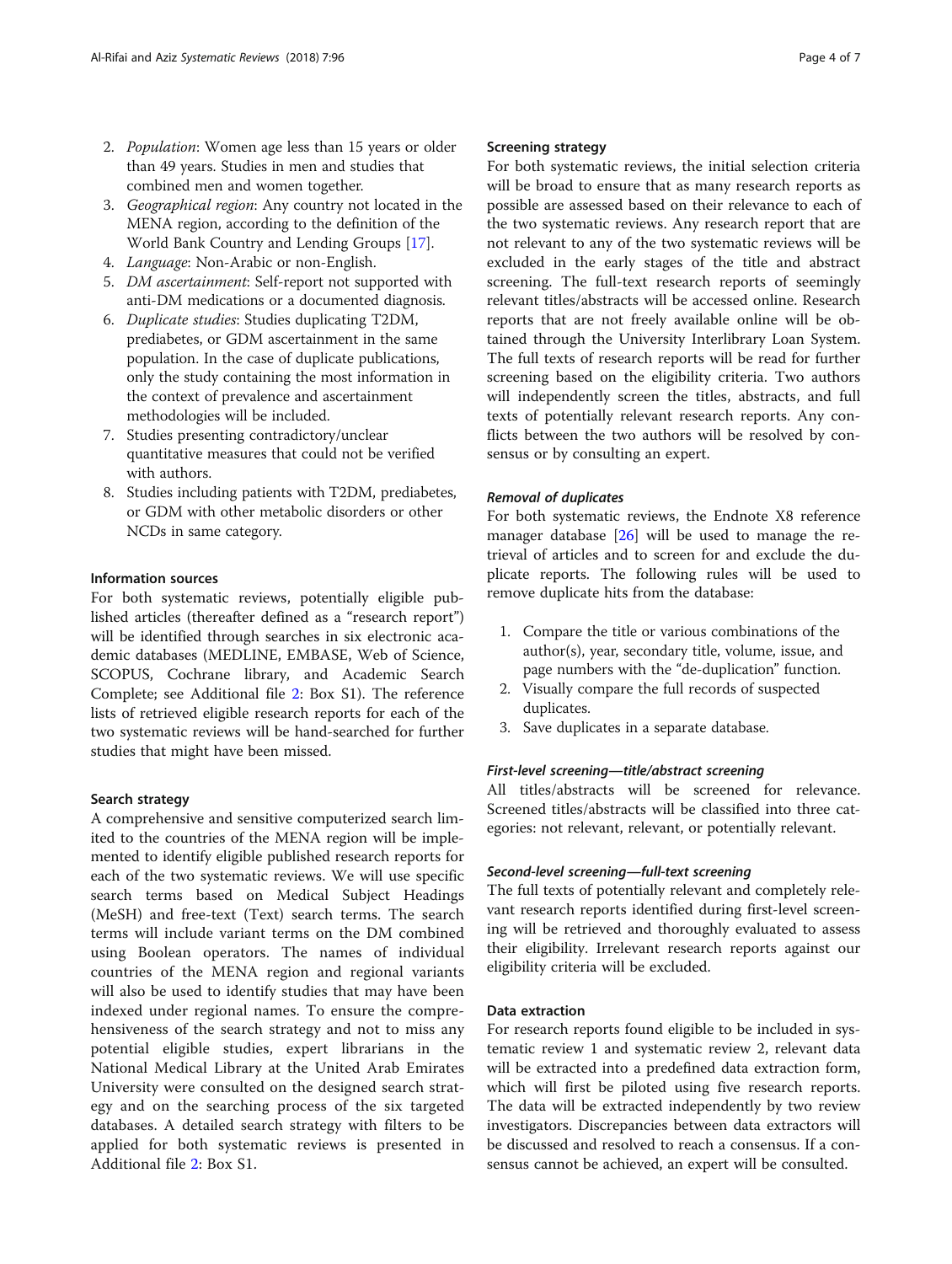The following parameters will be extracted from relevant studies: author names, date of publication, country where the study was conducted, number of participants, year of publication, study design, setting, target population, study period, methodology of outcome ascertainment, number of subjects enrolled, number of the tested women, age of the tested women, pregnant or child-bearing age, number of the women diagnosed with T2DM, prediabetes, or GDM, and prevalence of T2DM, prediabetes, or GDM. A complete list of the coded parameters to be extracted for both systematic reviews is shown in Additional file [2](#page-5-0): Table S2.

#### Data synthesis

For both systematic reviews, research reports providing stratified estimates of the prevalence, the prevalence of the total sample will be replaced with pooling the stratified measures. A pre-defined sequential order will be followed when considering stratified prevalence measures. Prevalence estimates stratified according to BMI will be prioritized, followed by age, and year. This prioritization scheme will prioritize strata with more information on the tested subjects. Otherwise, the overall T2DM, prediabetes, or GDM prevalence measure will be included. In research reports stratifying prevalence of the outcome of interest at different levels (i.e., age and BMI), one stratification level per included research report will be considered and included to avoid double-counting. If T2DM, prediabetes, or GDM was diagnosed using various ascertainment criteria, we will extract relevant information of the most sensitive and reliable ascertainment assay (i.e., prioritizing FBG over self-reported DM status).

#### Risk of bias assessment

We will evaluate the precision and the quality of each prevalence estimate measure identified in each of the two systematic reviews. We will assess each study's risk of bias (ROB) using the NIH tool for observational studies that has 14 criteria [[27\]](#page-6-0). Also, we will use three additional quality criteria, namely, sampling methodology, ascertainment methodology, and response rate. These three additional criteria will assess the robustness of the implemented sampling methodology and the ascertainment methodology of the measured outcome(s). For each assessed criteria, each study has the potential to be categorized as "potentially of low ROB" if the answer was "yes" for that specific criteria, "potentially of high ROB" if the answer was "no" for that specific criteria, or "unclear" if the answer was neither "can't determine or not reported" for that specific criteria. A low ROB will be considered if the study/research report evaluated as a probability based, ascertained by biological assays, or with a response rate of  $\geq 80\%$ .

To assess the precision of the reported prevalence estimates, a minimum sample size will be calculated using an established mathematical formula [\[28](#page-6-0)]. Each prevalence measure will be considered as having a high precision if the tested sample size was equal or higher than the calculated minimum sample size [\[28](#page-6-0)]. Items included to measure the ROB are listed in Additional file [2:](#page-5-0) Table S2. The ROB and precision will be reported for each research report not for each prevalence measure, unless different prevalence measures within the same research report were based on different methodologies such as a different sampling strategy.

#### Summary measures and synthesis of results: meta-analysis

For each systematic review, we will use the metaprop command to perform a meta-analysis of the prevalence estimates [\[29](#page-6-0)]. This command incorporates the Freeman-Tukey double arcsine transformation to stabilize the variances of prevalence measures [\[30](#page-6-0), [31\]](#page-6-0). The prevalence measures will be weighted using the inverse variance method [\[31](#page-6-0)]. For each pooled estimate and its 95% confidence interval (CI), a forest plot will be created to show the prevalence and corresponding 95% CI for each study.

Several guidelines are available and implemented to ascertain different types of DM including the guidelines issued by the WHO in 1999 [[21](#page-6-0)], WHO in 2006 [\[22](#page-6-0)], American Diabetes Association [[32,](#page-6-0) [33\]](#page-6-0), Carpenter and Coustan criteria [[34](#page-6-0)], International Association of Diabetes and Pregnancy Study Groups [[35](#page-6-0)], and National Diabetes Data Group Classification [\[36](#page-6-0)]. For both systematic reviews, the estimation of the pooled prevalence will be performed according to the ascertainment methodology and overall regardless of the ascertainment methodology. All analyses will be performed using the STATA SE15.0 statistical software [[37](#page-6-0)].

For each systematic review, the heterogeneity in effect size will be evaluated across studies. Specifically, we will conduct Cochran's Q test and extract several heterogeneity measures, including the estimate of the between-study variance of the true effect sizes using the *τ*-squared statistic ( $\tau^2$ ), the magnitude and its 95% CI of the between-study variation that is due to heterogeneity rather than chance using the I-squared statistic  $(I^2)$ , and the 95% prediction interval which estimates the distribution of the true effect size among the included studies  $[38, 39]$  $[38, 39]$  $[38, 39]$  $[38, 39]$  $[38, 39]$ . The Q-statistic tests for heterogeneity are based on the null hypothesis that all studies share a common effect size. Hypothesis testing will be performed based on a  $p$  value < 0.10, implying that the studies do not share a common effect size [\[39](#page-6-0)].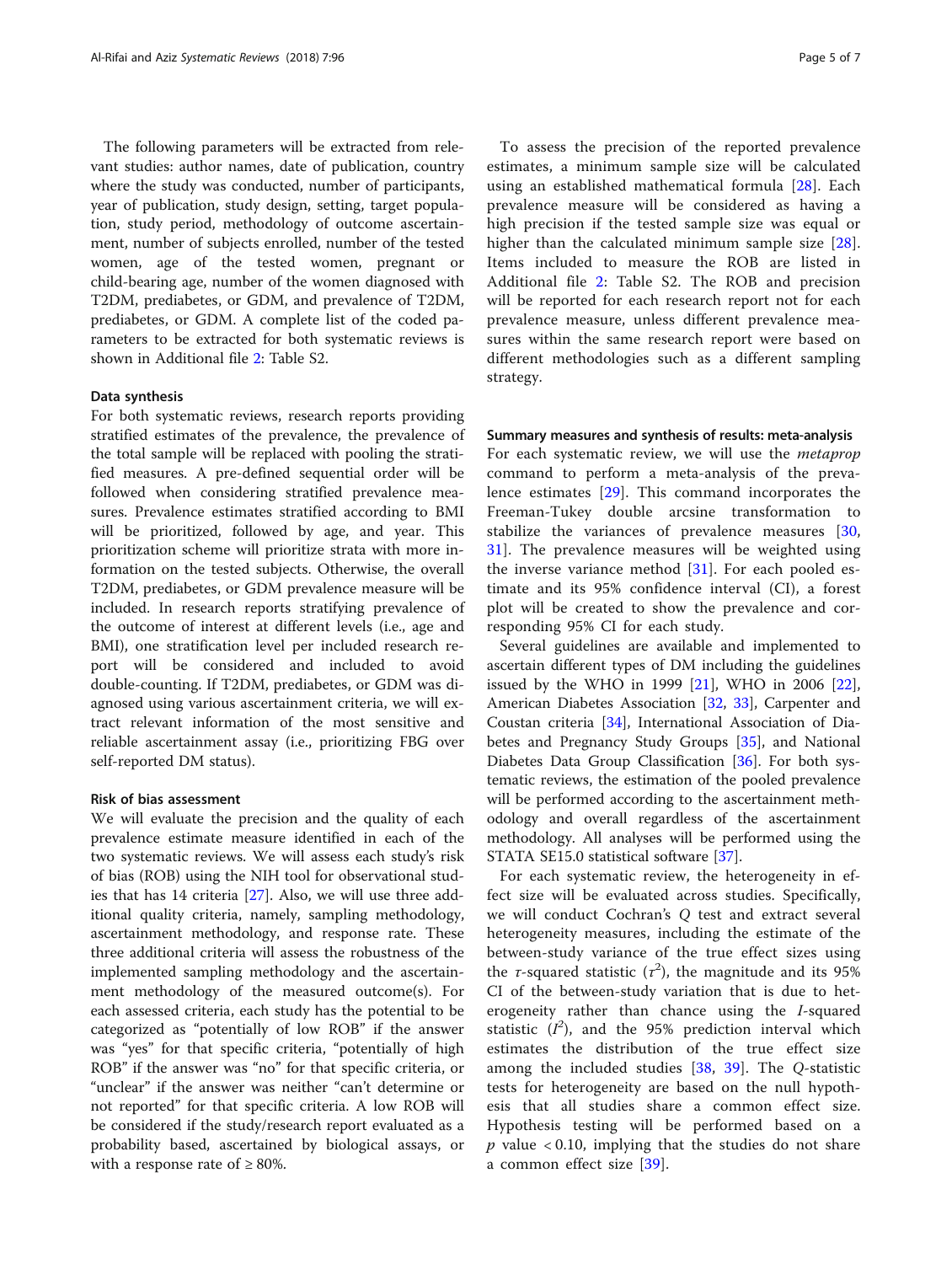#### <span id="page-5-0"></span>Assessment of meta-bias

For each systematic review, we will assess the presence of meta-bias in terms of publication bias. To assess the publication bias, we will examine funnel plots supplemented with formal statistical testing using Egger's test [[40\]](#page-6-0). The funnel plots of log (odds proportion) will be plotted against the sample size [\[41](#page-6-0)]. The asymmetry of the funnel plots will be examined by performing Egger's test [\[40](#page-6-0)] that is based on SE. To test the robustness of our findings, we will apply Duval and Tweedie's trim and fill methods [\[42](#page-6-0)].

#### Additional analyses

In each systematic review, if there is evidence for differences in prevalence estimates measures, the source of heterogeneity will be explored through subgroups analyses, according to DM-ascertainment criteria, using study-level characteristics such as sub-region, study period, year of publication, and precision. The MENA region will be divided into four sub-regions, including the North Africa region (Morocco, Algeria, Tunisia, Libya, Egypt, Malta, and Djibouti); Levant region (Jordan, Syria, Palestine, Israel, and Lebanon), Gulf Cooperation Council countries (United Arab Emirates, Qatar, Saudi Arabia, Kuwait, Yemen, Oman, and Bahrain), as well as Iran and Iraq. If feasible, sensitivity analyses will be conducted for studies with high precision or a low ROB. This may be complemented, where relevant, by meta-regression to further explain the heterogeneity. To construct a multivariable meta-regression, we will first evaluate the crude contribution of each factor to the log odds of the outcome prevalence at  $p < 0.10$ . Then, we will sequentially add variables to the meta-regression starting with the variables showing the strongest correlation with the estimated prevalence separately, based on the univariate meta-regression analyses and relevance. The final regression model will include all variables that are significantly and independently associated with each of the measured three outcomes [[38\]](#page-6-0).

# **Discussion**

Globally, the growing epidemic of diabetes and its increasing penetration in women of childbearing age have generated public health concerns on adverse pregnancy outcomes and accelerating the intergenerational risk of DM. The two systematic reviews to be conducted, to the best of our knowledge, will be the first to synthesis available data on T2DM and prediabetes in women of childbearing age and GDM in pregnant women, in the MENA region. Findings of the two reviews will fill an evidence gap in understanding the regional burden of T2DM, prediabetes, and GDM among specific population groups. The two systematic reviews will provide basis regional estimates for the future epidemiologic studies. Additionally, the two reviews will inform policy makers prioritize areas for interventions to improve maternal and child health outcomes in the MENA region.

#### Additional files

[Additional file 1:](https://doi.org/10.1186/s13643-018-0763-0) Table S1. PRISMA-P 2015 checklist. Prevalence of type 2 diabetes, prediabetes, and gestational diabetes mellitus in women of childbearing age in Middle East and North Africa, 2000–2017: protocol for two systematic reviews and meta-analyses. (DOCX 33 kb)

[Additional file 2:](https://doi.org/10.1186/s13643-018-0763-0) Box S1. Databases and search terms. Table S2. Data extraction parameters. (DOCX 44 kb)

#### Abbreviations

BMI: Body mass index; CI: Confidence interval; DM: Diabetes mellitus; FBG: Fasting blood glucose; GATHER: Guidelines for Accurate and Transparent Health Estimates Reporting; GDM: Gestational diabetes mellitus; I  $e^2$ : I-squared statistic; IGR: Impaired glucose regulation; IGT: Impaired glucose tolerance; MENA: Middle East and North Africa; NCDs: Non-communicable diseases; OGTT: Oral glucose tolerance test; Prediabetes: Prediabetes mellitus; PRISMA: Preferred reporting items for systematic reviews and meta-analyses guidelines; PRISMA-P: Preferred Reporting Items for Systematic Review and Meta-Analysis Protocols; ROB: Risk of bias; T2DM: Type 2 diabetes mellitus; UN: United Nations; WHO: World Health Organization; τ<sup>2</sup>: τ-squared statistic

#### Acknowledgements

We are grateful to the infrastructure provided by the Institute of Public Health, College of Medicine and Health Sciences at the United Arab Emirates University.

#### Funding

This protocol and the two systematic reviews to be conducted are funded by the Summer Undergraduate Research Experience (SURE) PLUS-Grant of the United Arab Emirates University, 2017 (Research grant: 31M348). The funder has no role in the development of this protocol.

#### Authors' contributions

RHA conceptualized and designed the study. FA contributed to protocol drafting and writing. RHA critically revised the protocol and approved the final version. RHA is the guarantor of the review. Both authors read and approved the final manuscript.

#### Ethics approval and consent to participate

Not applicable. This review will rely entirely on utilizing published data; thus, ethical approval will not be required.

#### Consent for publication

Not applicable.

#### Competing interests

The authors declare that they have no competing interests.

#### Publisher's Note

Springer Nature remains neutral with regard to jurisdictional claims in published maps and institutional affiliations.

#### Received: 15 January 2018 Accepted: 24 June 2018 Published online: 18 July 2018

#### References

- 1. World Health Organization. World Health Statistics 2008. [http://www.who.](http://www.who.int/whosis/whostat/EN_WHS08_Full.pdf?ua=1) [int/whosis/whostat/EN\\_WHS08\\_Full.pdf?ua=1.](http://www.who.int/whosis/whostat/EN_WHS08_Full.pdf?ua=1) Accessed 20 Nov 2017.
- 2. International Diabetese Fedration. International Diabetese Fedration Atals 2017 (8th edition). <http://www.diabetesatlas.org/resources/2017-atlas.html>. Accessed 20 Nov 2017.